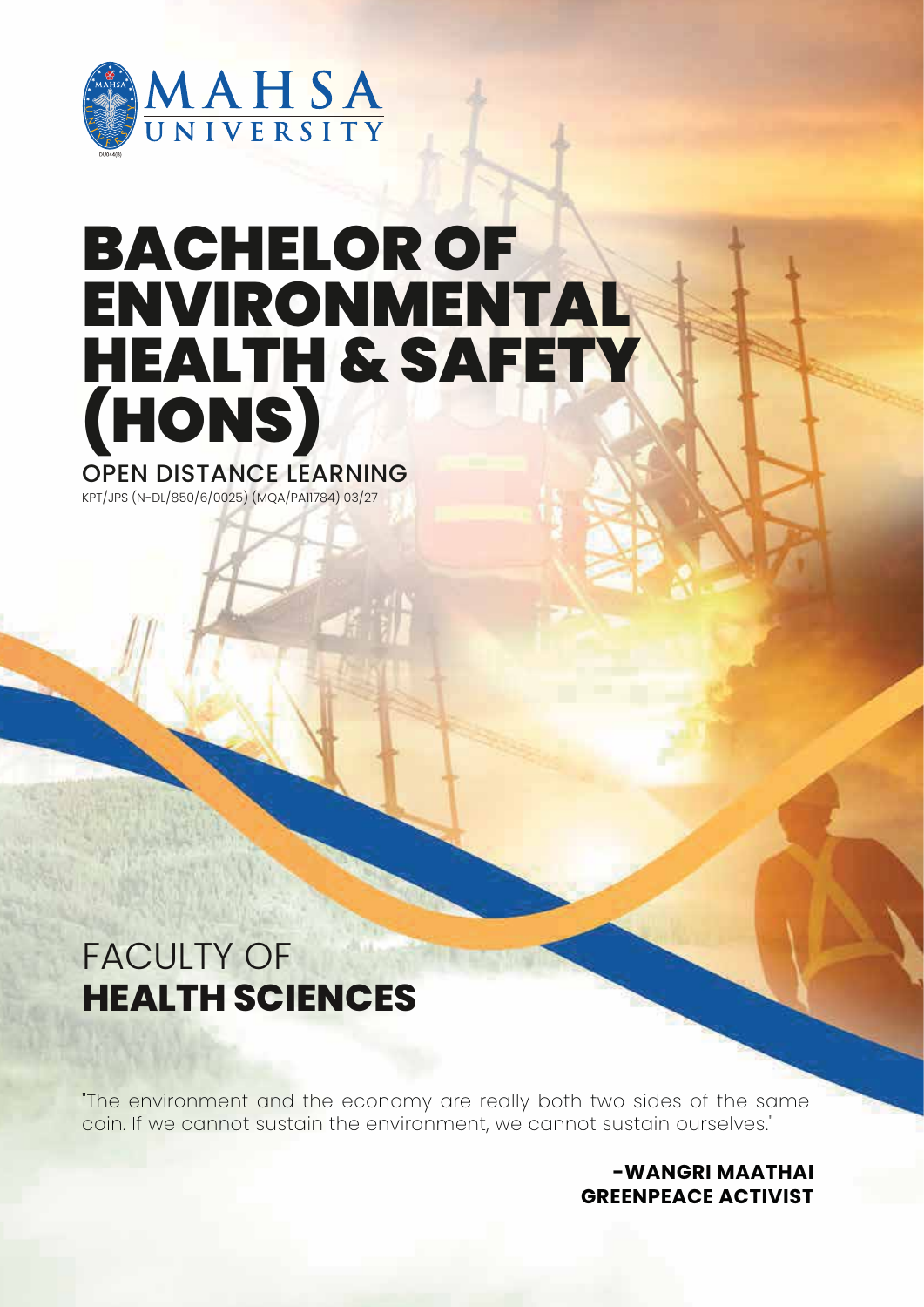### **PROGRAMME OVERVIEW**

Environmental Health and Safety (EHS) is a comprehensive study encompassing and ecosystem towards sustainable evolution of communities and their surrounding environment. The programme is offered and conducted as Full Time (FT) and Open Distance Learning (ODL) modes.

The scope of EHS involves proactive identification and evaluation of significant environmental health-related issues that may have adversely affected human health in many forms and pathways.

The Bachelor of Environmental Health and Safety (Hons) programme at MAHSA University is tailor made to cater for current and future needs of diverse industries and organisations. It is structured to produce competent and divergent graduates with amplified skills to lead the ever-evolving Environmental Health and Safety practice.

The services of trained environmental health officers (EHO) are much sought after by developing countries and MAHSA University has the experience and expertise to offer this professional and technical-based programme to all aspirant candidates.

Worldwide, environmental health practitioners are known as Environmental Health Officers (EHO), Public Health Inspectors (PHI), Environmental Health Specialists, or Sanitary Officers and are affiliated under the auspicious International Federation of Environmental Health (IFEH) body. In Malaysia, Environmental Health is one of the gazetted Allied Health professions in the Malaysian Allied Health Professions Act 2016, which underlines its standing and significance in the health care system.

### **ADVANTAGES**

This Environmental Health and Safety programme is affiliated under the International Federation of Environmental Health (IFEH) through the Malaysian Environmental Health Association (MAEH). This programme is also accredited by the Malaysian Department of Civil Service (JPA)

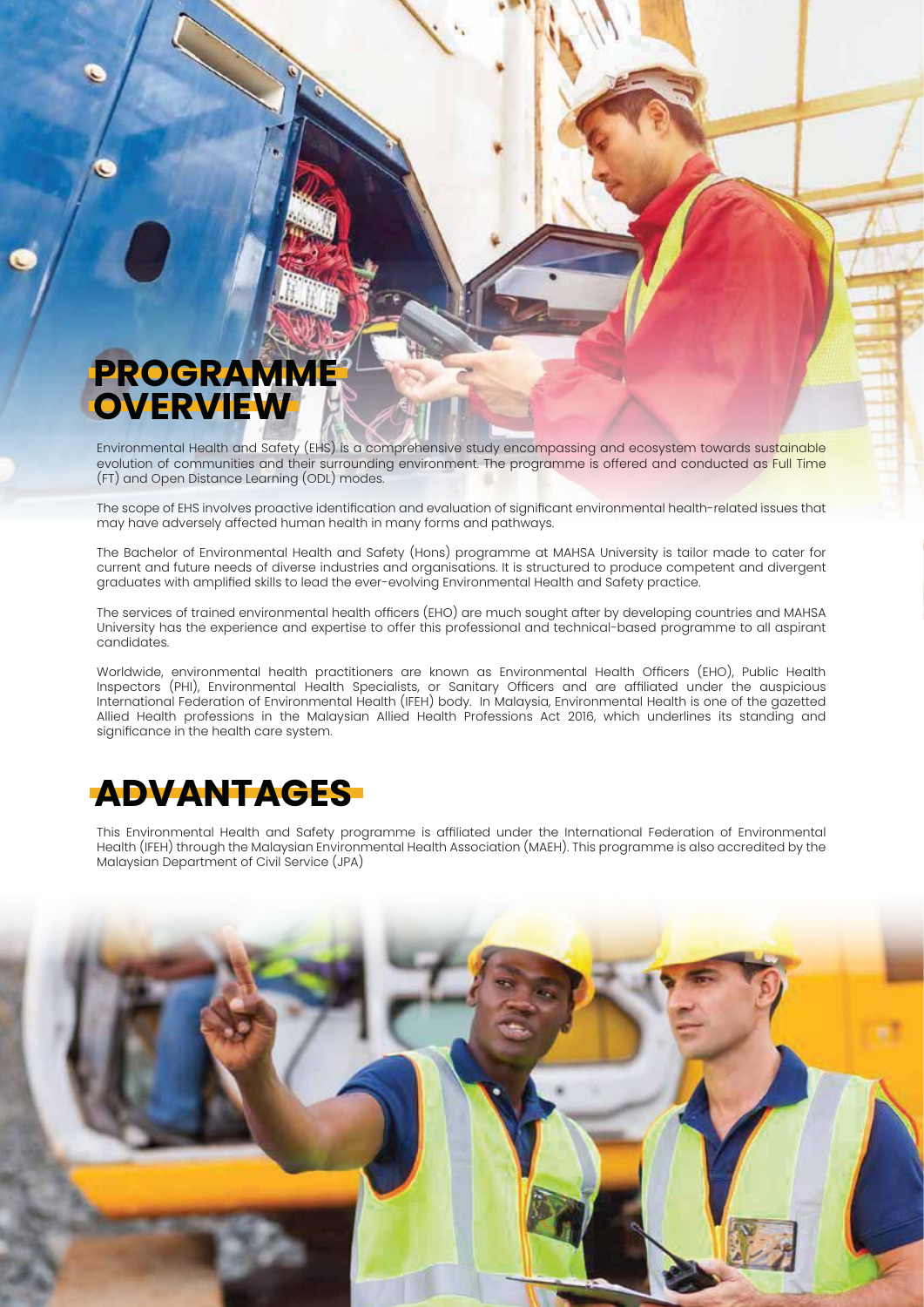## **ENTRY REQUIREMENTS**

Pass Matriculation/Pre-University/STPM or equivalent qualification with minimum CGPA 2.33 in TWO of the following subjects: • Biology • Physics/Mathematics • Chemistry Pass A-Level or equivalent qualification with minimum Grade D in TWO of the following subjects: • Biology • Physics/Mathematics • Chemistry Pass in South Australian Matriculation (SAM) - achieves 60% ATAR or minimum score 12 for three (3) subjects including: • Chemistry • Biology/Physics • One other subject Pass Diploma in Environmental Health from MAHSA University with minimum CGPA of 2.50 Pass Diploma with minimum CGPA 2.75 in related field (other higher education institutions) Pass Diploma with CGPA less than 2.75 in related field and a minimum of 3 years (36 months) working experience in the related field Pass in International Baccalaureate (IB) with minimum 24 points including following subjects: • Chemistry • Biology/Physics Pass in Unified Examination Certificate (UEC) - achieves Grade B in five (5) subjects including: • Biology/Physics • Chemistry • Three other subjects Pass in Indian Pre-University - achieves 60% (aggregate) or CGPA 2.50 including the following two (2) subjects: • Chemistry • Biology/Physics Other equivalent qualifications recognised by the Government of Malaysia English proficiency for international student: TOEFL (550) / IELTS (5.5) / MUET (Band 3) Pass in Monash University Foundation Pre-University Program (MUFY)/Canadian Pre-University (CPU)/Canadian International Matriculation Program (CIMP)/Higher School Certificate-Sydney Australia/UNSW/HSC/New Zealand Bursary/American High School with Advanced Placement (AP)/Trinity College Foundation Studies/Western Australian Curriculum Council (WACC)/AUSMAT/South Australian Certificate of Education (SACE)/Western Australian Certificate of Education (WACE)/Victorian Certificate in Education (VCE)/Tertiary Entrance Examination (TEE)/Ontario Secondary School Diploma - achieve 60% ATAR or achieve 60% (aggregate) in following two (2) subjects: • Chemistry • Biology/Physics

\*if the Entry Qualification to the programme is from a University where English is not the medium of instruction; OR pass an English Proficiency test approved by the University.\*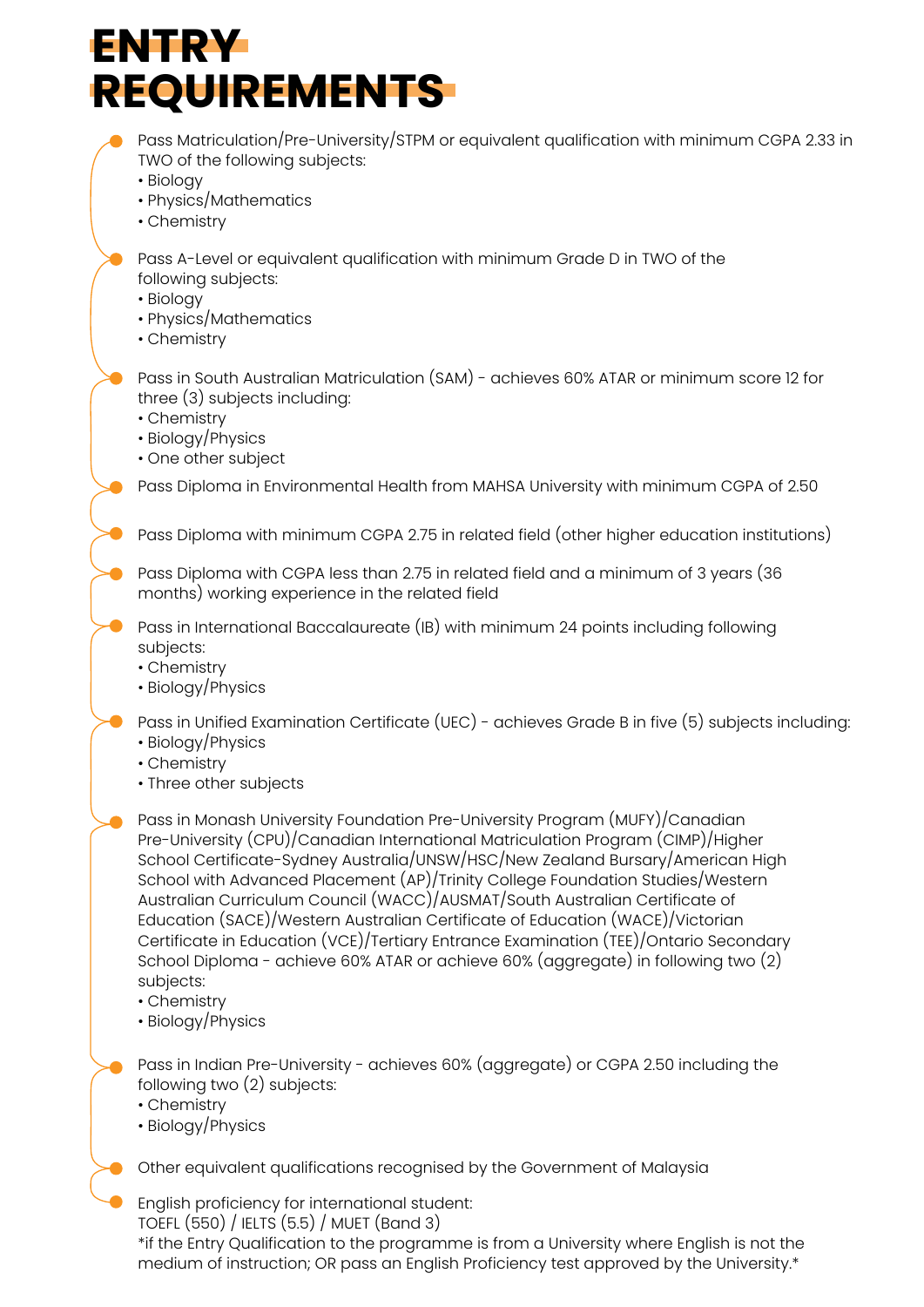### **PROGRAMME STRUCTURE**

| I<br>$\sim$ |  |
|-------------|--|
|             |  |

| 1 GUI 1                                                                                                                                                                                                                                                                                |                                                                                                                                                                                                                                                                                 |  |
|----------------------------------------------------------------------------------------------------------------------------------------------------------------------------------------------------------------------------------------------------------------------------------------|---------------------------------------------------------------------------------------------------------------------------------------------------------------------------------------------------------------------------------------------------------------------------------|--|
| • Anatomy & Physiology<br>• Chemistry for Environmental Health<br>• Introduction to Soil and Hydrogeology<br>• Introduction to Environmental and<br>Occupational Health & Safety<br>• English for Academic Purpose<br>• TITAS / Malaysian Sudies<br>· Hubungan Etnik / BM Komunikasi 2 | • Biochemistry for Environmental Health<br>• Microbiology for Environmental Health<br>· Diseases Related to Env. & Occupational Health<br>· Environmental & Occ. Health Legislation &<br>Legal Procedures<br>• Health Promotion and Education<br>• English for Academic Writing |  |
| Year <sub>2</sub>                                                                                                                                                                                                                                                                      |                                                                                                                                                                                                                                                                                 |  |
| • Integrated Pest and Vector Management<br>· Statistics in Environmental & Occupational Health<br>· Epidemiology In Environmental & Occupational Health<br>• Practical Training I (Operational Area)<br>• Practical Training II (Disease, Pest & Vector Control)<br>• Food Safety      | • Management of Water Supply & Quality<br>• Built Environment, Housing & Technology<br>• Practical Training III (Built Environment)<br>• Practical Training IV (Food Safety & Water Supply)<br>• Entrepreneurial Skills                                                         |  |
| Year <sub>3</sub>                                                                                                                                                                                                                                                                      |                                                                                                                                                                                                                                                                                 |  |
| · Integrated Solid Waste Management<br>• Integrated Solid Waste Management<br>• First Aid and Basic Life Support<br>· Environmental & Occupational Toxicology<br>• Occupational Health and Safety<br>• Youth Development<br>· Industrial Hygiene                                       | • Behavioral Science<br>· Industrial Ergonomic<br>• Environmental & Occupational Monitoring &<br>Surveillance<br>• Environmental Health Risk Assessment<br>• Community Work                                                                                                     |  |
| Year 4                                                                                                                                                                                                                                                                                 |                                                                                                                                                                                                                                                                                 |  |
| • Waste Water Management<br>• Ethics and Laws for Health Science Professional<br>• Environmental & Occ. Emergency Response Management<br>• Management and Safety of Toxic Substances                                                                                                   | • Research Methodology<br>• Research Project<br>· Industrial Training                                                                                                                                                                                                           |  |
|                                                                                                                                                                                                                                                                                        |                                                                                                                                                                                                                                                                                 |  |

#### **PROGRESSION PATHWAY**

STPM / MATRICULATION / PRE-UNIVERSITY / A- LEVEL / DIPLOMA

**BACHELOR OF ENVIRONMENTAL HEALTH & SAFETY** (HONS)

JOB



Graduates enjoy rewarding career prospects such as:

- Environmental Health Officer (EHO) in the Ministry of Health / Ministry of Housing and Local Government / Local Authorities
- EHO's in Seaport / Airport Authorities and international border crossings
- EHO's in Solid Waste Management / Waste Water Management
- EHO's in industrial and manufacturing / construction sectors
- Hygiene Manager in Food Manufacturing / Services / Hospitality industries
- Safety and Health Officers / Managers in large corporations
- Consultants in the field of Environmental Health and Safety
- Lecturers in institutions of higher learning
- Career advancement is available from Post-graduates to Doctorate level.

More than 95% of MAHSA University Bachelor of EHS graduates are employed within 6 months after graduation.

### **FACILITIES**

MAHSA is equipped with well-established laboratory to provide practical and skills training. The programme provides industrial and practical internship and placement at the District Health Offices, Local Authorities and related industries. This would enrich their observed learning experiences and as well prepare the graduates to adapt to their future workplaces.